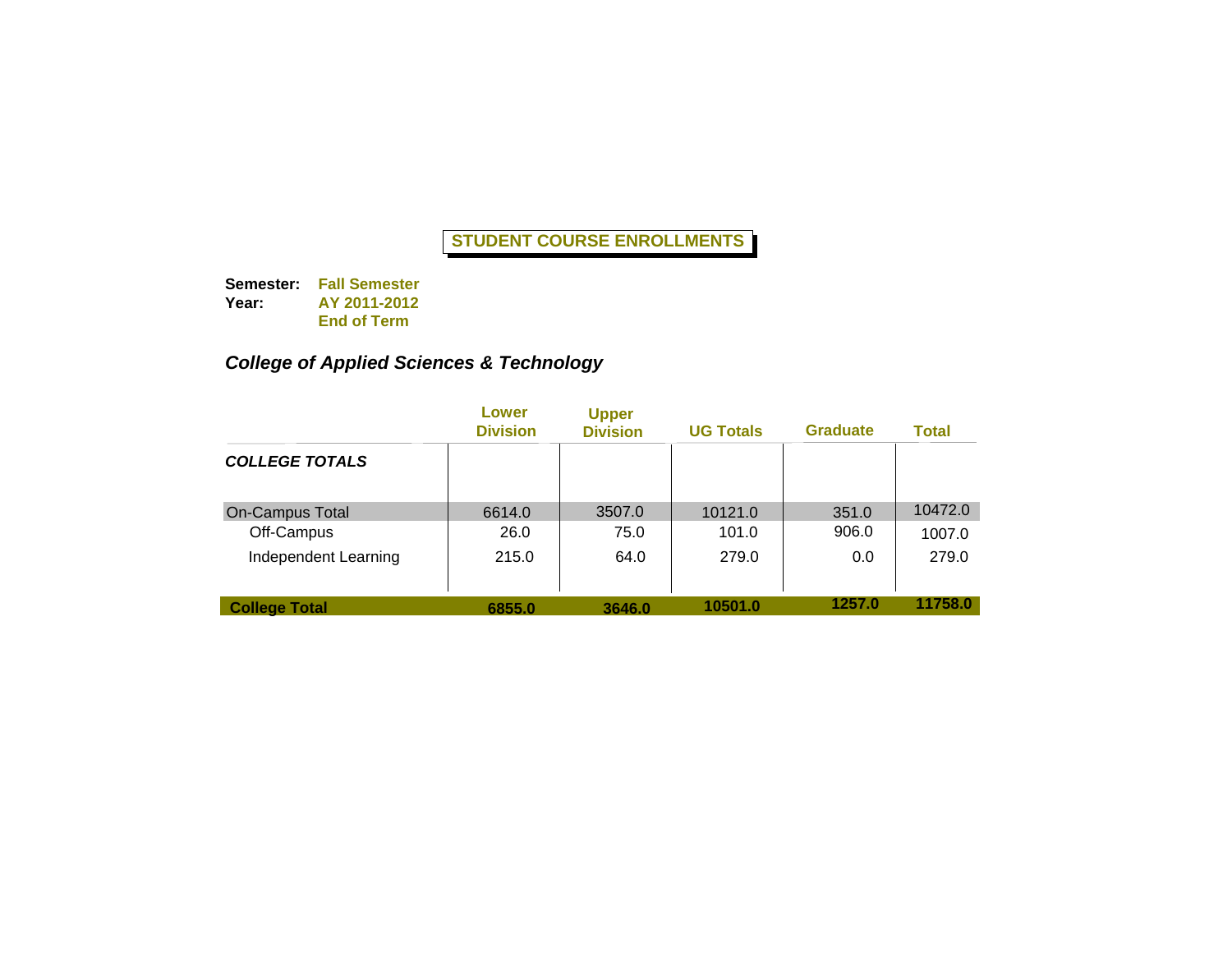**Semester: Fall Semester Year: AY 2011-2012 End of Term**

### *College of Architecture & Planning*

|                        | Lower<br><b>Division</b> | <b>Upper</b><br><b>Division</b> | <b>UG Totals</b> | <b>Graduate</b> | Total  |
|------------------------|--------------------------|---------------------------------|------------------|-----------------|--------|
| <b>COLLEGE TOTALS</b>  |                          |                                 |                  |                 |        |
| <b>On-Campus Total</b> | 1069.0                   | 891.0                           | 1960.0           | 656.0           | 2616.0 |
| Off-Campus             | 0.0                      | 0.0                             | 0.0              | 40.0            | 40.0   |
| Independent Learning   | 0.0                      | 0.0                             | 0.0              | 0.0             | 0.0    |
| <b>College Total</b>   | 1069.0                   | 891.0                           | 1960.0           | 696.0           | 2656.0 |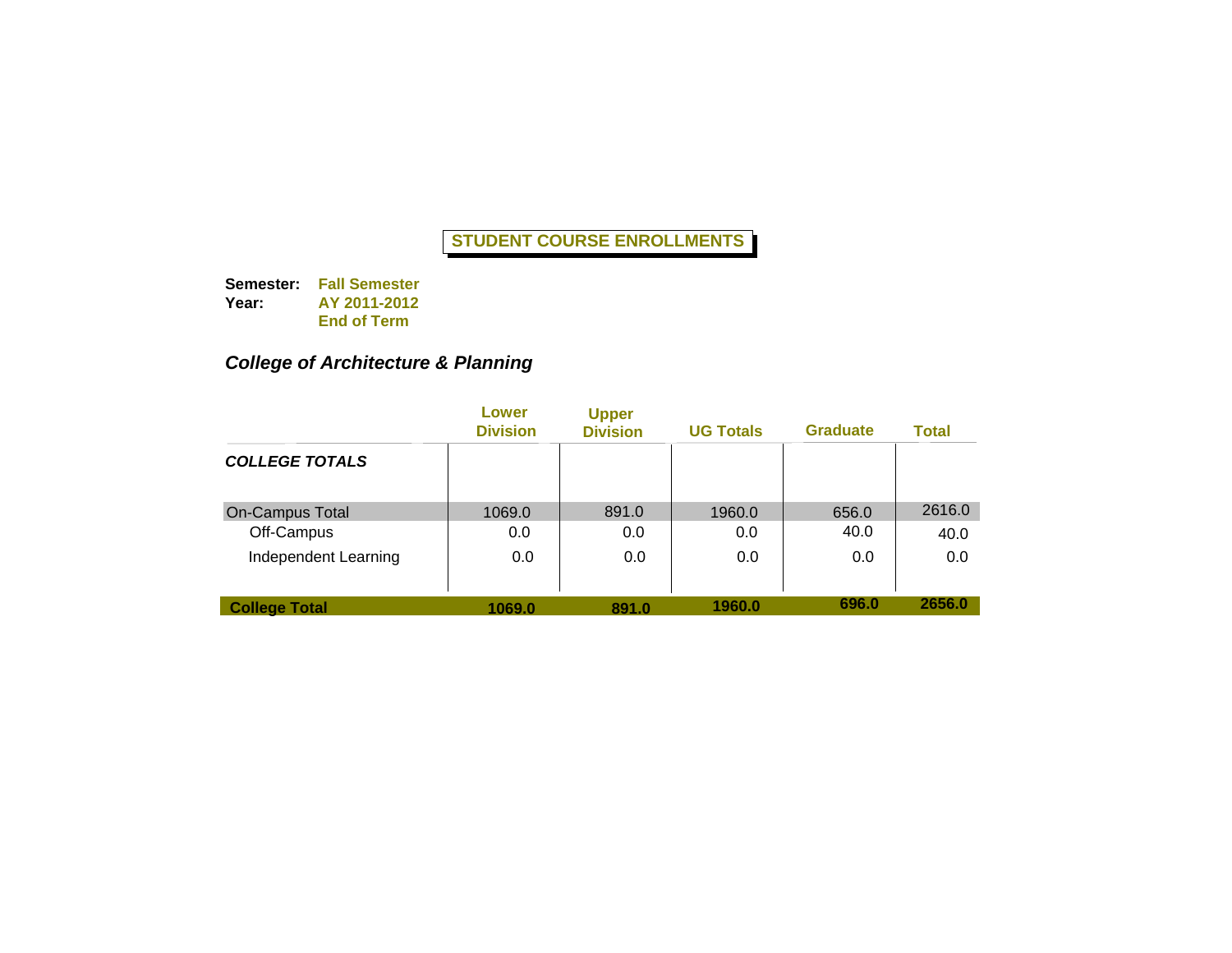**Semester: Fall Semester Year: AY 2011-2012 End of Term**

## *College of Business*

|                        | Lower<br><b>Division</b> | <b>Upper</b><br><b>Division</b> | <b>UG Totals</b> | <b>Graduate</b> | Total   |
|------------------------|--------------------------|---------------------------------|------------------|-----------------|---------|
| <b>COLLEGE TOTALS</b>  |                          |                                 |                  |                 |         |
| <b>On-Campus Total</b> | 6777.0                   | 3807.0                          | 10584.0          | 240.0           | 10824.0 |
| Off-Campus             | 418.0                    | 95.0                            | 513.0            | 374.0           | 887.0   |
| Independent Learning   | 443.0                    | 43.0                            | 486.0            | 0.0             | 486.0   |
| <b>College Total</b>   | 7638.0                   | 3945.0                          | 11583.0          | 614.0           | 12197.0 |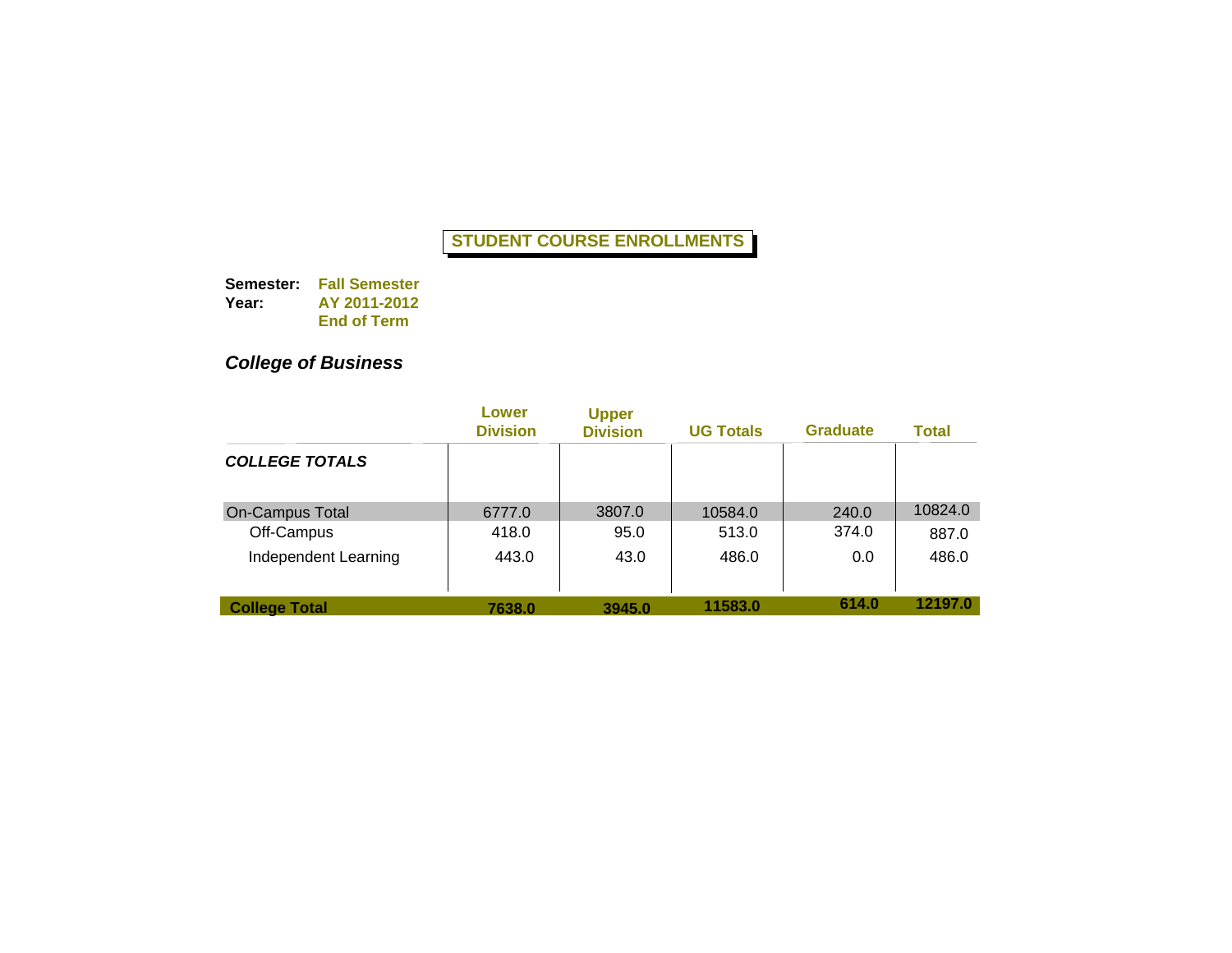**Semester: Fall Semester Year: AY 2011-2012 End of Term**

### *College of Communication, Information, & Media*

|                        | Lower<br><b>Division</b> | <b>Upper</b><br><b>Division</b> | <b>UG Totals</b> | <b>Graduate</b> | Total  |
|------------------------|--------------------------|---------------------------------|------------------|-----------------|--------|
| <b>COLLEGE TOTALS</b>  |                          |                                 |                  |                 |        |
| <b>On-Campus Total</b> | 4695.0                   | 2691.0                          | 7386.0           | 447.0           | 7833.0 |
| Off-Campus             | 30.0                     | 14.0                            | 44.0             | 57.0            | 101.0  |
| Independent Learning   | 82.0                     | 12.0                            | 94.0             | 0.0             | 94.0   |
| <b>College Total</b>   | 4807.0                   | 2717.0                          | 7524.0           | 504.0           | 8028.0 |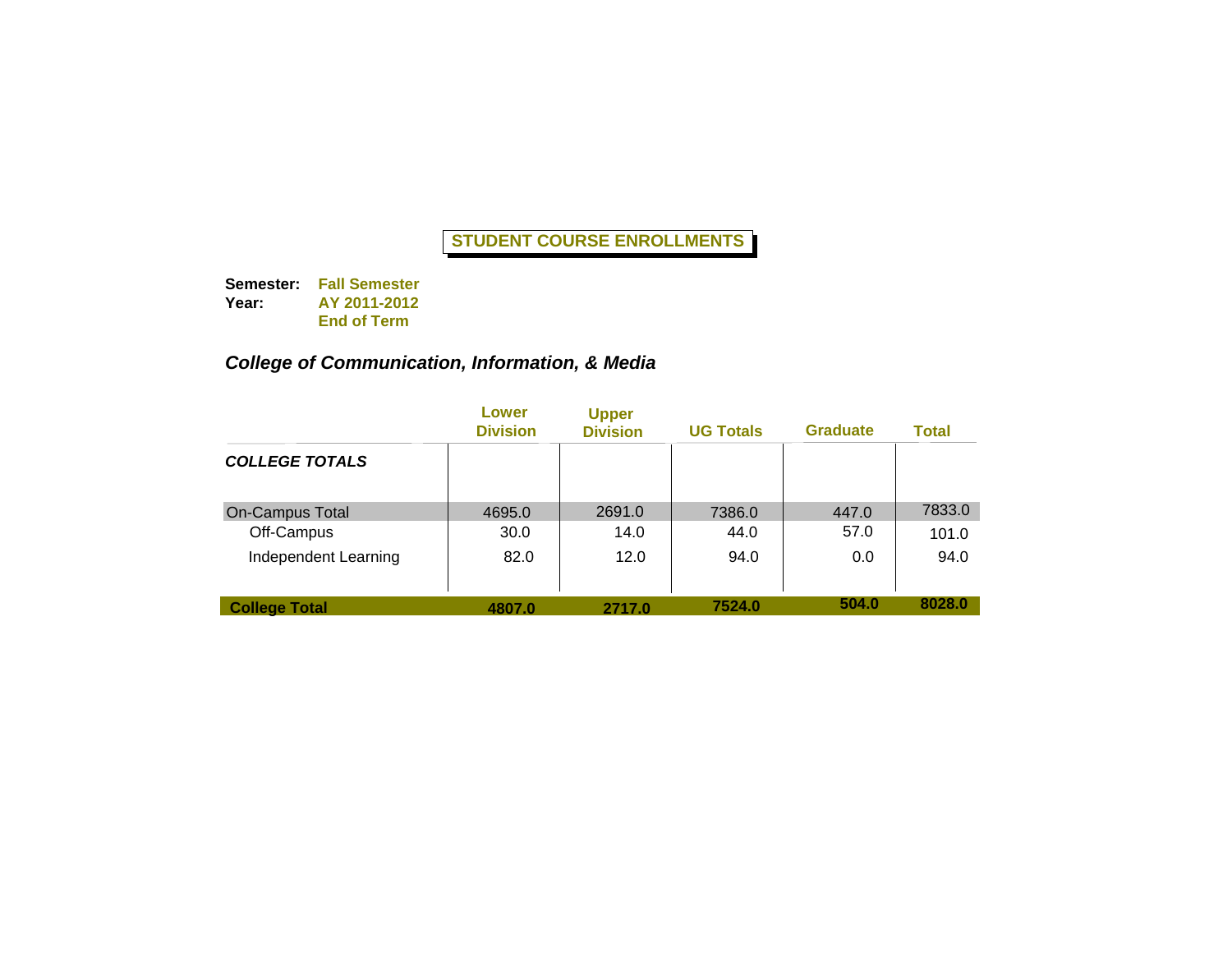**Semester: Fall Semester Year: AY 2011-2012 End of Term**

## *College of Fine Arts*

|                        | Lower<br><b>Division</b> | <b>Upper</b><br><b>Division</b> | <b>UG Totals</b> | <b>Graduate</b> | Total   |
|------------------------|--------------------------|---------------------------------|------------------|-----------------|---------|
| <b>COLLEGE TOTALS</b>  |                          |                                 |                  |                 |         |
| <b>On-Campus Total</b> | 6631.0                   | 2897.0                          | 9528.0           | 366.0           | 9894.0  |
| Off-Campus             | 3.0                      | 4.0                             | 7.0              | 0.0             | 7.0     |
| Independent Learning   | 205.0                    | 1.0                             | 206.0            | 0.0             | 206.0   |
| <b>College Total</b>   | 6839.0                   | 2902.0                          | 9741.0           | 366.0           | 10107.0 |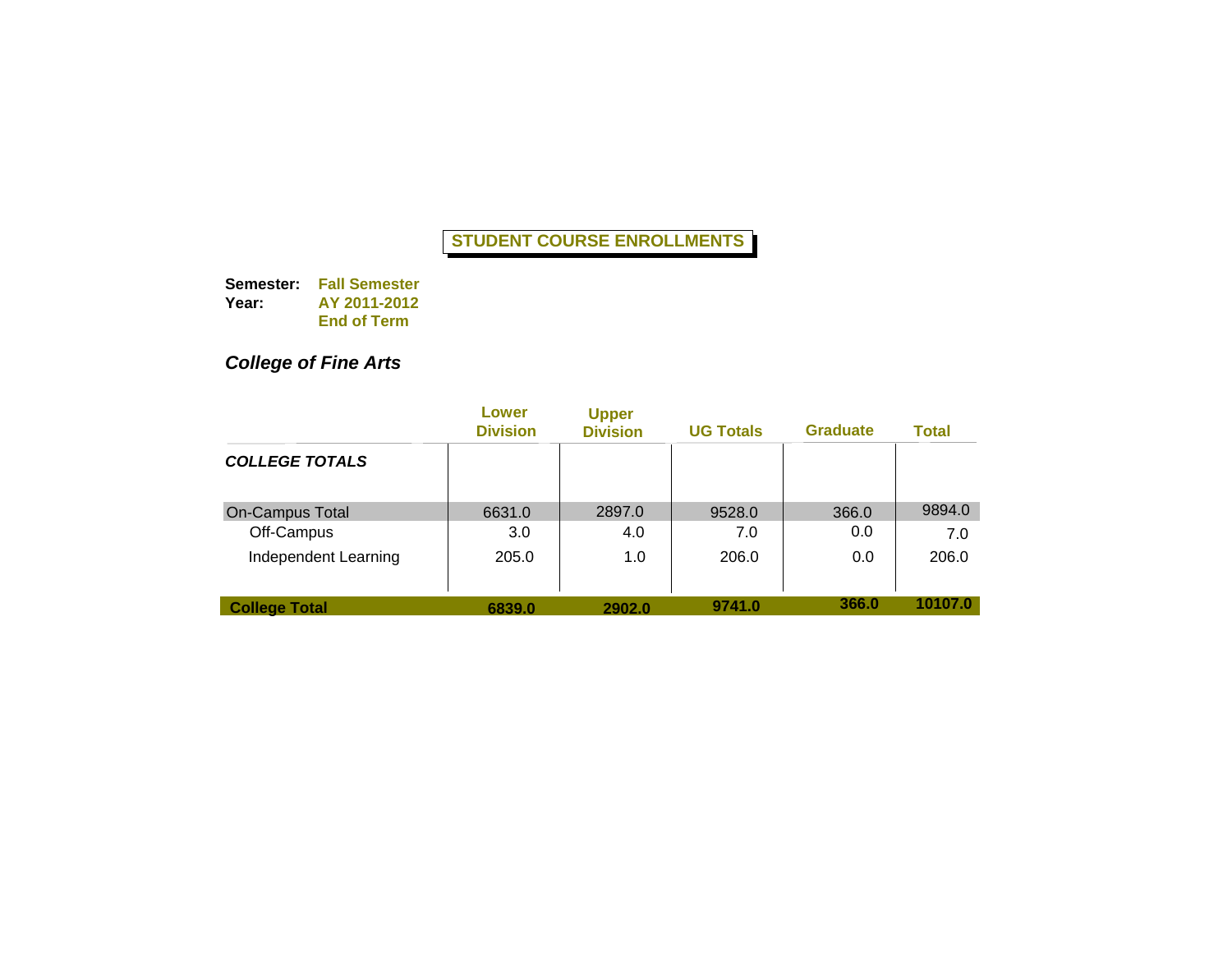**Semester: Fall Semester Year: AY 2011-2012 End of Term**

### *College of Sciences and Humanities*

|                        | Lower<br><b>Division</b> | <b>Upper</b><br><b>Division</b> | <b>UG Totals</b> | <b>Graduate</b> | Total   |
|------------------------|--------------------------|---------------------------------|------------------|-----------------|---------|
| <b>COLLEGE TOTALS</b>  |                          |                                 |                  |                 |         |
| <b>On-Campus Total</b> | 34320.0                  | 9016.0                          | 43336.0          | 1864.0          | 45200.0 |
| Off-Campus             | 1340.0                   | 466.0                           | 1806.0           | 70.0            | 1876.0  |
| Independent Learning   | 1761.0                   | 355.0                           | 2116.0           | 0.0             | 2116.0  |
| <b>College Total</b>   | 37421.0                  | 9837.0                          | 47258.0          | 1934.0          | 49192.0 |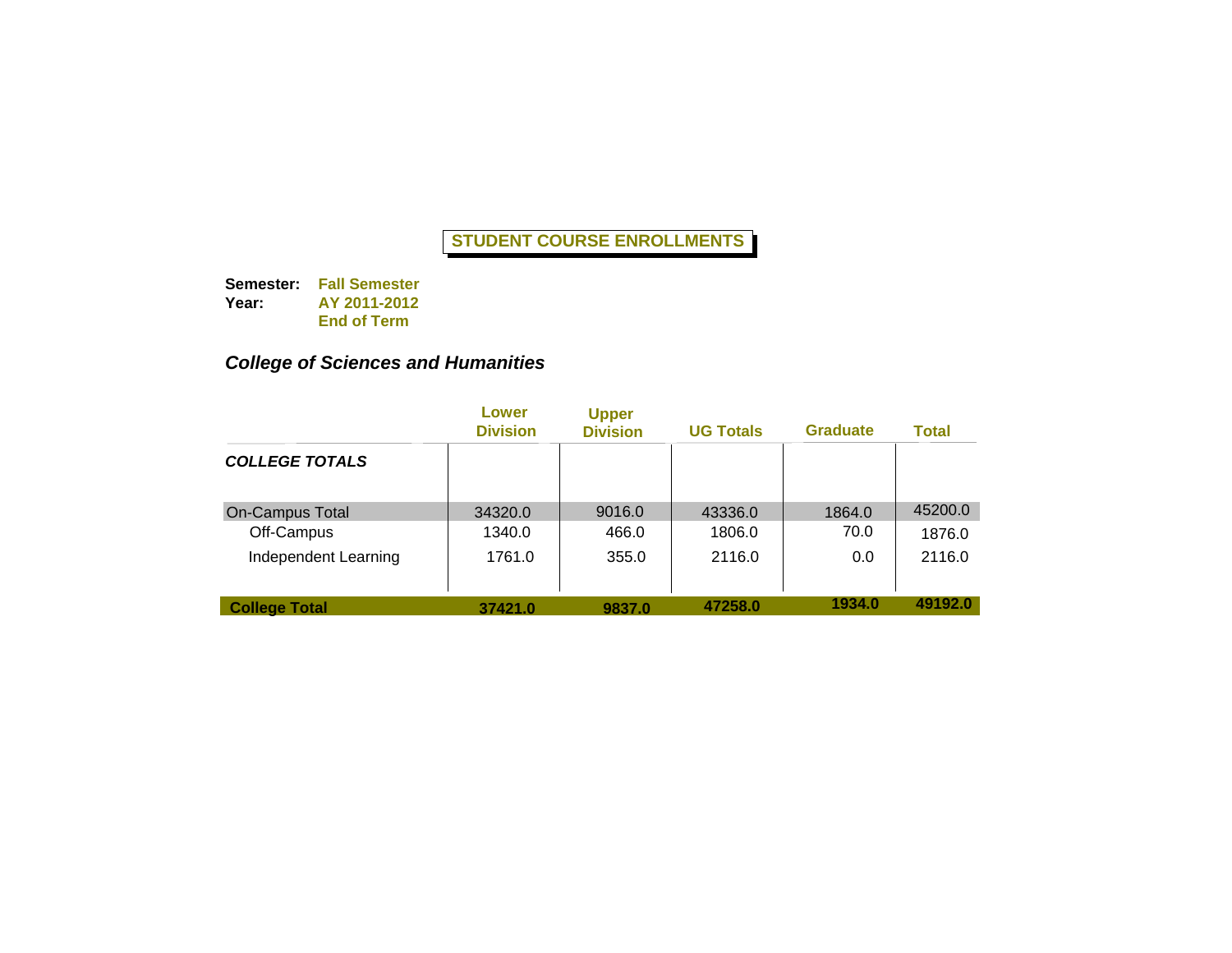**Semester: Fall Semester Year: AY 2011-2012 End of Term**

## *Interdepartmental*

|                        | Lower<br><b>Division</b> | <b>Upper</b><br><b>Division</b> | <b>UG Totals</b> | <b>Graduate</b> | <b>Total</b> |
|------------------------|--------------------------|---------------------------------|------------------|-----------------|--------------|
| <b>COLLEGE TOTALS</b>  |                          |                                 |                  |                 |              |
| <b>On-Campus Total</b> | 1205.0                   | 114.0                           | 1319.0           | 21.0            | 1340.0       |
| Off-Campus             | 2.0                      | 20.0                            | 22.0             | 0.0             | 22.0         |
| Independent Learning   | 0.0                      | 0.0                             | 0.0              | 0.0             | 0.0          |
| <b>College Total</b>   | 1207.0                   | 134.0                           | 1341.0           | 21.0            | 1362.0       |